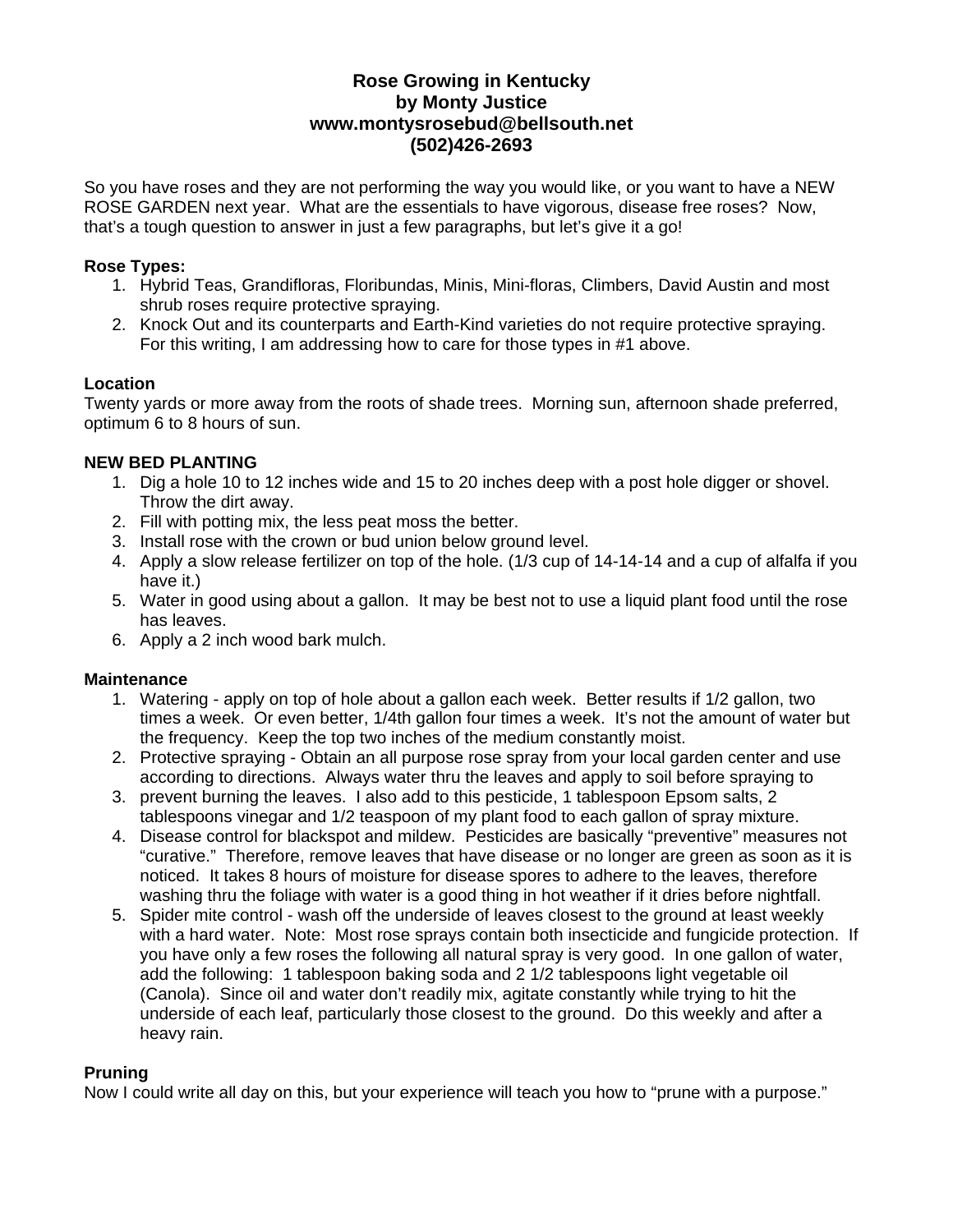At the end of the FIRST bloom cycle (usually early June), do not cut long stems to enjoy in the house, instead do not remove more than 20% of the stems and leaves or it will not be able to replenish its energy from the sun and start to grow again for several weeks.

I prefer to enjoy the blooms in the garden or cut short stems to float in a bowl and "dead head" weary blooms left on the plant by twisting them off with your fingers, not removing any foliage. You will have more stems and blooms the rest of the year by doing this.

After the first bloom cycle and the energy has been replenished by the sun's rays hitting the leaves, new purplish red growth will appear. The darker the color and the longer it lasts before changing to green, the more vigorous the plant. Also, you will not get blackspot on leaves until it changes to green.

At this stage (mid to late June) and for the rest of the season, you may cut (remove) as much stem and leaves because the rule for pruning now is, "The more you take off the plant, the more vigorous the plant becomes to replace with new growth." Remove stems smaller than a pencil; those that did not produce a bloom; diseased, cross-over or unwanted growth at any time after the new stems start to grow for the second bloom cycle.

At the end of the bloom season (two great freezes or after Thanksgiving) the plants are sufficiently dormant to move (bareroot) to another location and or prune to knee high height, again removing twiggy, damaged and unwanted stems. This can be done any time after dormancy but before new growth in the spring. We do not prune climbers, David Austin or shrub roses until after they bloom the following spring. Spring pruning removes any stems damaged by winter. This will appear as a tan pith of the stem rather than creamy color (healthy.) We want the energy stored over winter in the plant to produce new growth from only healthy stems. This may mean that you need to cut off stems into the mulch! Don't be afraid, do this. The results will be rewarding.

#### **Mulching**

Two inches of any woody material twice a year - after the first bloom cycle, puts barrier of two inch mulch between the ground and plant to reduce blackspot spores from coming into contact with the rose plant. The second time is after the plants are dormant. Mulch controls moisture, weeds to some extent, soil temperature, and disease. During the growing season, roots don't reach out when soil temperatures don't go below 70 degrees F. at night and therefore, no new growth starts. We want the soil to remain cold in the early spring and the plants to remain dormant. It takes two inches of a woody material to do this, hopefully, until the first week of April. Aged manure is a very good substitute.

### **Fertilizing**

Roses are heavy feeders. At least a monthly feeding. Even better to apply on a weekly or bi-monthly basis. A dry balanced (10-10-10) formula in the spring and (5-10-15) as the air temperatures and soils warm. Liquid fertilizers that are effective foliarly are excellent additions to your feeding program. Also, trace minerals (dry or liquid) will yield improved quality and health. If your plants are growing in soil, make the roots reach to get the food by applying it as far as you can away from the rose center up to three feet. The further the roots reach out to get the food the bigger, stronger the stems, leaves and blooms become.

#### **Existing Bed Renovation**

Although water and sunshine are very important to most every plant's growth, there is another factor of equal or greater importance. AIR SPACES (pore spaces in the soil or medium where the roots are. THERE IS NO TOP GROWTH WITHOUT ROOT GROWTH. Roots reach out between the particles of soil where there is air. If these "spaces" are small or filled with anything other than oxygen (water, other gases) little or no plant vigor results. That's why I plant in potting mix.